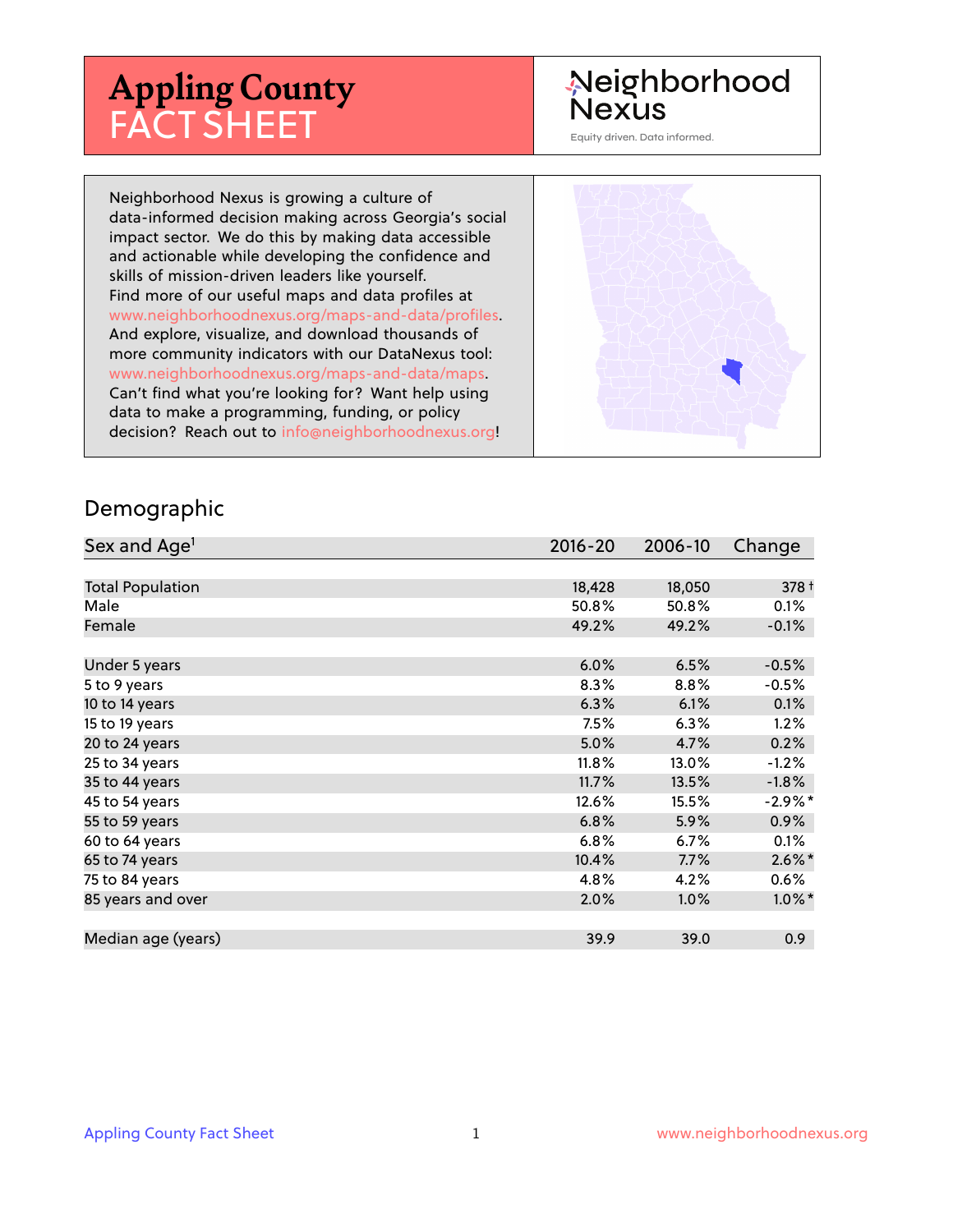## Demographic, continued...

| Race <sup>2</sup>                                            | $2016 - 20$ | 2006-10 | Change     |
|--------------------------------------------------------------|-------------|---------|------------|
| <b>Total population</b>                                      | 18,428      | 18,050  | 378 +      |
| One race                                                     | 97.9%       | 99.9%   | $-2.1\%$ * |
| White                                                        | 73.8%       | 71.7%   | $2.1\%$ *  |
| <b>Black or African American</b>                             | 19.8%       | 19.4%   | 0.3%       |
| American Indian and Alaska Native                            | 0.7%        | 0.1%    | $0.6\%$ *  |
| Asian                                                        | 0.0%        | $1.0\%$ | $-1.0%$    |
| Native Hawaiian and Other Pacific Islander                   | 0.0%        | 0.0%    | 0.0%       |
| Some other race                                              | 3.6%        | 7.7%    | $-4.1%$ *  |
| Two or more races                                            | 2.1%        | 0.1%    | $2.1\%$ *  |
| Race alone or in combination with other race(s) <sup>3</sup> | $2016 - 20$ | 2006-10 | Change     |
| Total population                                             | 18,428      | 18,050  | 378 +      |
| White                                                        | 75.9%       | 71.7%   | $4.2%$ *   |
| <b>Black or African American</b>                             | 20.3%       | 19.5%   | 0.8%       |
| American Indian and Alaska Native                            | 0.9%        | 0.1%    | $0.8\%$ *  |
| Asian                                                        | 0.0%        | 1.1%    | $-1.1%$    |
| Native Hawaiian and Other Pacific Islander                   | 0.0%        | 0.0%    | 0.0%       |
| Some other race                                              | 5.1%        | 7.7%    | $-2.5%$ *  |
| Hispanic or Latino and Race <sup>4</sup>                     | $2016 - 20$ | 2006-10 | Change     |
| <b>Total population</b>                                      | 18,428      | 18,050  | 378 +      |
| Hispanic or Latino (of any race)                             | 10.0%       | 8.1%    | $1.8\%$ †  |
| Not Hispanic or Latino                                       | 90.0%       | 91.9%   | $-1.8%$ †  |
| White alone                                                  | 68.9%       | 70.8%   | $-1.9%$ *  |
| Black or African American alone                              | 19.7%       | 19.4%   | 0.3%       |
| American Indian and Alaska Native alone                      | 0.7%        | 0.1%    | $0.6\%$ *  |
| Asian alone                                                  | 0.0%        | 1.0%    | $-1.0%$    |
| Native Hawaiian and Other Pacific Islander alone             | 0.0%        | 0.0%    | 0.0%       |
| Some other race alone                                        | 0.1%        | 0.4%    | $-0.3%$    |
| Two or more races                                            | 0.7%        | 0.1%    | $0.6\%$ *  |
| U.S. Citizenship Status <sup>5</sup>                         | $2016 - 20$ | 2006-10 | Change     |
| Foreign-born population                                      | 905         | 1,239   | $-334$     |
| Naturalized U.S. citizen                                     | 32.2%       | 23.7%   | 8.4%       |
| Not a U.S. citizen                                           | 67.8%       | 76.3%   | $-8.4%$    |
| Citizen, Voting Age Population <sup>6</sup>                  | $2016 - 20$ | 2006-10 | Change     |
| Citizen, 18 and over population                              | 13,276      | 12,551  | 725*       |
| Male                                                         | 48.7%       | 47.9%   | 0.8%       |
| Female                                                       | 51.3%       | 52.1%   | $-0.8%$    |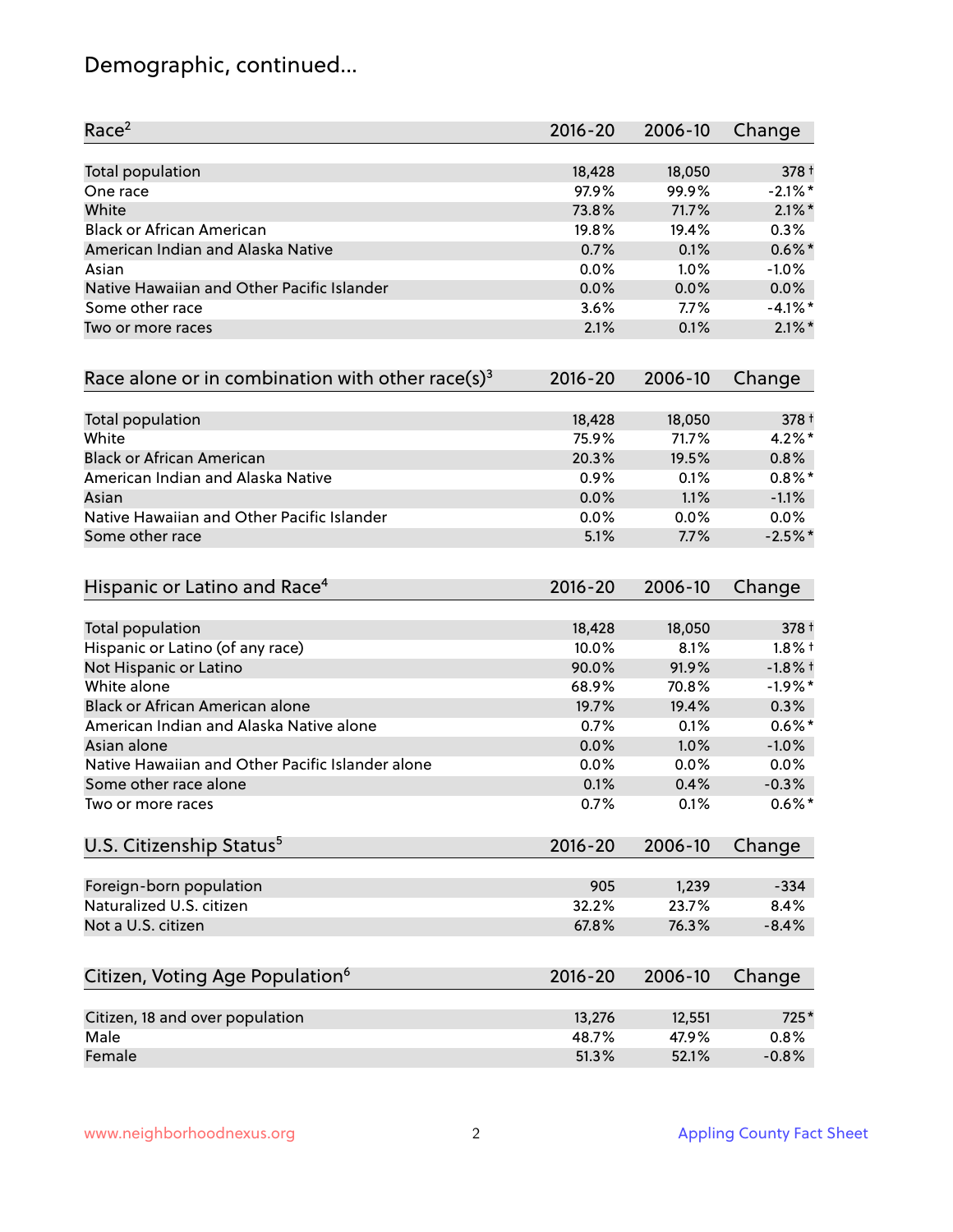#### Economic

| Income <sup>7</sup>                                 | $2016 - 20$ | 2006-10 | Change     |
|-----------------------------------------------------|-------------|---------|------------|
|                                                     |             |         |            |
| All households                                      | 6,650       | 7,145   | $-495*$    |
| Less than \$10,000                                  | 8.9%        | 8.8%    | 0.1%       |
| \$10,000 to \$14,999                                | 7.4%        | 9.7%    | $-2.3%$    |
| \$15,000 to \$24,999                                | 21.9%       | 17.1%   | 4.8%       |
| \$25,000 to \$34,999                                | 10.0%       | 12.9%   | $-2.9%$    |
| \$35,000 to \$49,999                                | 11.8%       | 14.8%   | $-3.0%$    |
| \$50,000 to \$74,999                                | 16.0%       | 15.9%   | 0.0%       |
| \$75,000 to \$99,999                                | 9.3%        | 9.8%    | $-0.5%$    |
| \$100,000 to \$149,999                              | 9.9%        | 9.5%    | 0.4%       |
| \$150,000 to \$199,999                              | 3.1%        | 1.1%    | $2.0\%$ *  |
| \$200,000 or more                                   | 1.8%        | 0.4%    | $1.4\%$ *  |
| Median household income (dollars)                   | 37,924      | 36,155  | 1,769      |
| Mean household income (dollars)                     | 54,271      | 46,699  | $7,573*$   |
| With earnings                                       | 69.7%       | 76.6%   | $-6.9\%$ * |
| Mean earnings (dollars)                             | 58,019      | 46,626  | 11,393*    |
| <b>With Social Security</b>                         | 35.4%       | 31.8%   | 3.6%       |
| Mean Social Security income (dollars)               | 18,452      | 13,855  | 4,596*     |
| With retirement income                              | 16.6%       | 14.0%   | 2.6%       |
| Mean retirement income (dollars)                    | 17,099      | 22,114  | $-5,014$   |
| With Supplemental Security Income                   | 8.8%        | 7.0%    | 1.8%       |
| Mean Supplemental Security Income (dollars)         | 12,571      | 6,359   | $6,212*$   |
| With cash public assistance income                  | 1.9%        | 1.4%    | 0.5%       |
| Mean cash public assistance income (dollars)        | 3,242       | 3,793   | $-551$     |
| With Food Stamp/SNAP benefits in the past 12 months | 18.6%       | 14.8%   | 3.8%       |
|                                                     |             |         |            |
| Families                                            | 4,866       | 4,835   | 31         |
| Less than \$10,000                                  | 5.8%        | 5.6%    | 0.3%       |
| \$10,000 to \$14,999                                | 7.4%        | 5.4%    | 2.1%       |
| \$15,000 to \$24,999                                | 16.2%       | 16.5%   | $-0.3%$    |
| \$25,000 to \$34,999                                | 8.7%        | 11.2%   | $-2.6%$    |
| \$35,000 to \$49,999                                | 15.3%       | 16.3%   | $-0.9%$    |
| \$50,000 to \$74,999                                | 16.5%       | 18.6%   | $-2.2%$    |
| \$75,000 to \$99,999                                | 11.8%       | 13.4%   | $-1.7%$    |
| \$100,000 to \$149,999                              | 12.0%       | 11.0%   | 1.0%       |
| \$150,000 to \$199,999                              | 4.2%        | 1.6%    | $2.7\%$ *  |
| \$200,000 or more                                   | 2.1%        | 0.5%    | $1.7\%$ *  |
| Median family income (dollars)                      | 48,079      | 46,005  | 2,074      |
| Mean family income (dollars)                        | 62,264      | 53,847  | 8,416*     |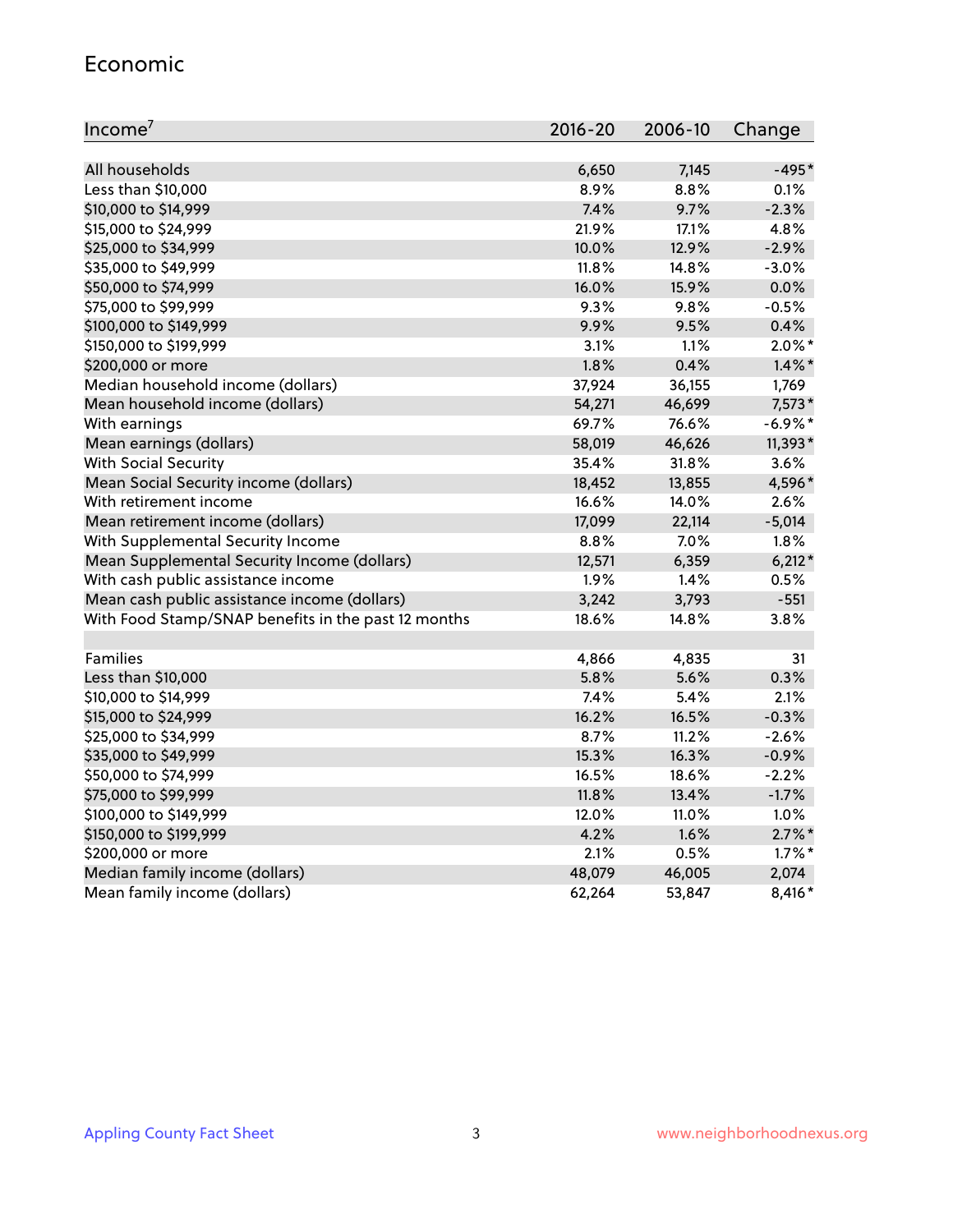#### Economic, continued...

| Income, continued <sup>8</sup>                           | 2016-20 | 2006-10 | Change             |
|----------------------------------------------------------|---------|---------|--------------------|
|                                                          |         |         |                    |
| Nonfamily households                                     | 1,784   | 2,310   | $-526*$            |
| Median nonfamily income (dollars)                        | 19,473  | 23,000  | $-3,527$           |
| Mean nonfamily income (dollars)                          | 29,338  | 30,230  | $-892$             |
|                                                          |         |         |                    |
| Median earnings for workers (dollars)                    | 26,714  | 24,590  | 2,124              |
| Median earnings for male full-time, year-round workers   | 38,359  | 34,757  | 3,602              |
| (dollars)                                                |         |         |                    |
| Median earnings for female full-time, year-round workers | 25,618  | 23,829  | 1,789              |
| (dollars)                                                |         |         |                    |
|                                                          |         |         |                    |
| Per capita income (dollars)                              | 21,675  | 18,977  | $2,698*$           |
|                                                          |         |         |                    |
| Families and People Below Poverty Level <sup>9</sup>     | 2016-20 | 2006-10 | Change             |
|                                                          |         |         |                    |
| <b>All families</b>                                      | 19.4%   | 16.6%   | 2.8%               |
| With related children under 18 years                     | 25.6%   | 26.2%   | $-0.6%$            |
| With related children under 5 years only                 | 34.6%   | 29.7%   | 4.8%               |
| Married couple families                                  | 15.6%   | 13.0%   | 2.7%               |
| With related children under 18 years                     | 15.3%   | 21.1%   | $-5.8%$            |
| With related children under 5 years only                 | 8.4%    | 25.1%   | $-16.7%$           |
| Families with female householder, no husband present     | 30.8%   | 31.4%   | $-0.6%$            |
| With related children under 18 years                     | 40.2%   | 37.7%   | 2.5%               |
| With related children under 5 years only                 | 91.4%   | 36.8%   | 54.6%*             |
|                                                          |         |         |                    |
| All people                                               | 23.4%   | 22.2%   | 1.2%               |
| Under 18 years                                           | 38.3%   | 39.0%   | $-0.8%$            |
| Related children under 18 years                          | 37.4%   | 39.5%   | $-2.1%$            |
| Related children under 5 years                           | 44.1%   | 51.2%   | $-7.1%$            |
| Related children 5 to 17 years                           | 35.2%   | 35.3%   | $-0.1%$            |
| 18 years and over                                        | 18.4%   | 16.5%   | 1.9%               |
| 18 to 64 years                                           | 19.6%   | 17.2%   | 2.4%               |
| 65 years and over                                        | 14.4%   | 13.0%   | 1.4%               |
| People in families                                       | 21.6%   | 21.8%   | $-0.2%$            |
| Unrelated individuals 15 years and over                  | 34.5%   | 24.4%   | 10.0%*             |
|                                                          |         |         |                    |
| Non-Hispanic white people                                | 20.2%   | 15.9%   | 4.3%               |
| Black or African-American people                         | 29.5%   | 33.8%   | $-4.3%$            |
| Asian people                                             | (X)     | 0.0%    | $(X)$ <sup>+</sup> |
| Hispanic or Latino people                                | 33.4%   | 52.4%   | $-19.1%$           |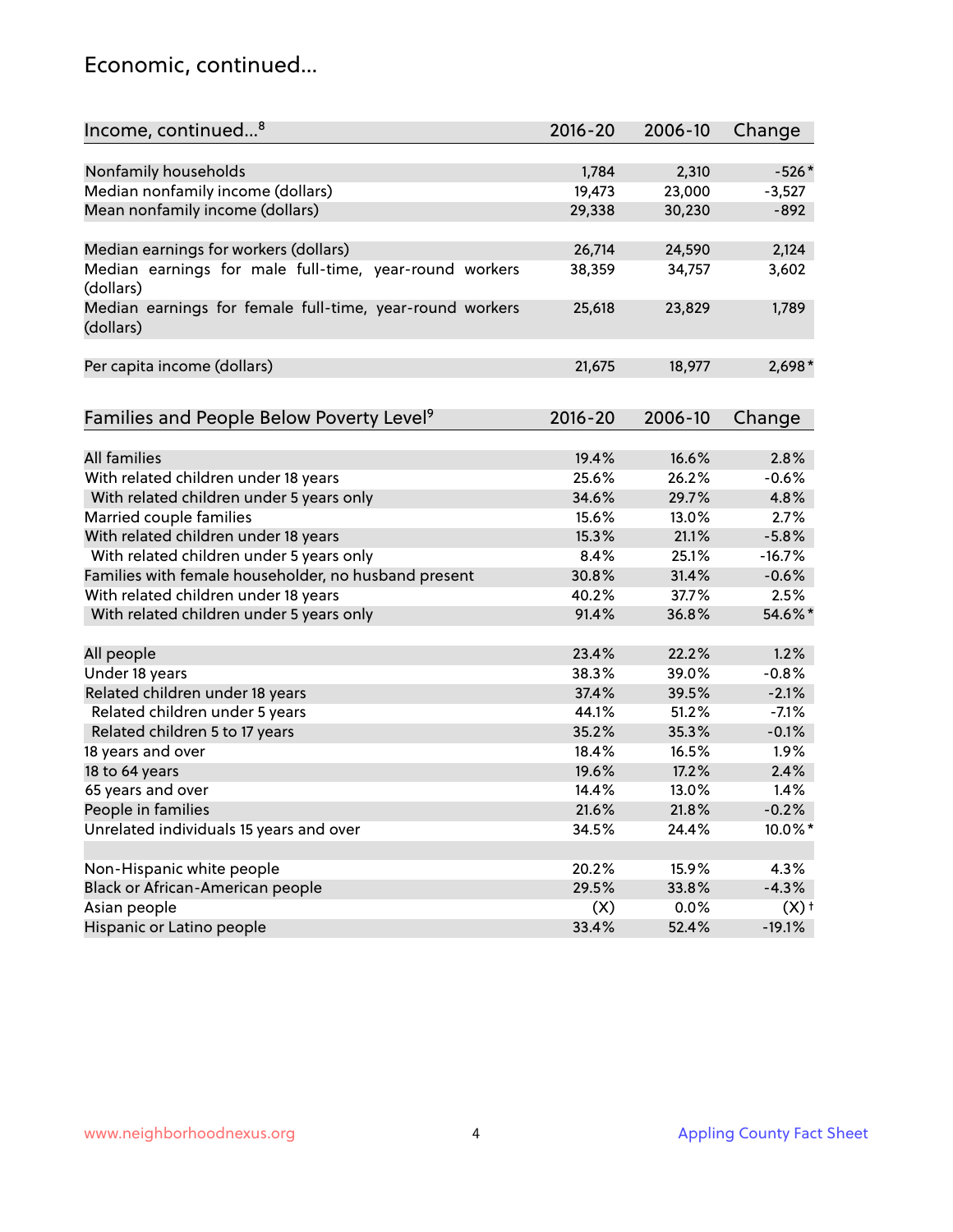# Employment

| Employment Status <sup>10</sup>                                                               | 2010        | 2020    | Change    |
|-----------------------------------------------------------------------------------------------|-------------|---------|-----------|
| In Labor Force                                                                                | 9,105       | 8,746   | 8,746     |
| <b>Unemployment Rate</b>                                                                      | 4.7%        | 11.8%   | $-7.1%$   |
| Industry <sup>11</sup>                                                                        | $2016 - 20$ | 2006-10 | Change    |
| Civilian employed population 16 years and over                                                | 7,563       | 7,864   | $-301$    |
| Agriculture, forestry, fishing and hunting, and mining                                        | 5.2%        | 12.7%   | $-7.5%$ * |
| Construction                                                                                  | 9.9%        | 11.9%   | $-1.9%$   |
| Manufacturing                                                                                 | 14.0%       | 16.7%   | $-2.7%$   |
| Wholesale trade                                                                               | 1.4%        | 0.9%    | 0.5%      |
| Retail trade                                                                                  | 16.8%       | 10.9%   | 5.9%*     |
| Transportation and warehousing, and utilities                                                 | 10.8%       | 6.3%    | 4.5%*     |
| Information                                                                                   | 1.6%        | 2.2%    | $-0.6%$   |
| Finance and insurance, and real estate and rental and leasing                                 | 3.1%        | 2.3%    | 0.8%      |
| Professional, scientific, and management, and administrative<br>and waste management services | 4.6%        | 3.8%    | 0.9%      |
| Educational services, and health care and social assistance                                   | 18.0%       | 19.9%   | $-1.9%$   |
| Arts, entertainment, and recreation, and accommodation and<br>food services                   | 5.4%        | 5.6%    | $-0.2%$   |
| Other services, except public administration                                                  | 4.4%        | 3.6%    | 0.9%      |
| Public administration                                                                         | 4.8%        | 3.2%    | 1.5%      |
| Occupation <sup>12</sup>                                                                      | $2016 - 20$ | 2006-10 | Change    |
|                                                                                               |             |         |           |
| Civilian employed population 16 years and over                                                | 7,563       | 7,864   | $-301$    |
| Management, business, science, and arts occupations                                           | 28.5%       | 24.6%   | 3.9%      |
| Service occupations                                                                           | 13.7%       | 12.7%   | 1.0%      |
| Sales and office occupations                                                                  | 15.6%       | 19.3%   | $-3.7%$   |
| Natural<br>and<br>maintenance<br>resources,<br>construction,<br>occupations                   | 17.0%       | 23.1%   | $-6.1%$   |
| Production, transportation, and material moving occupations                                   | 25.2%       | 20.3%   | 4.9%      |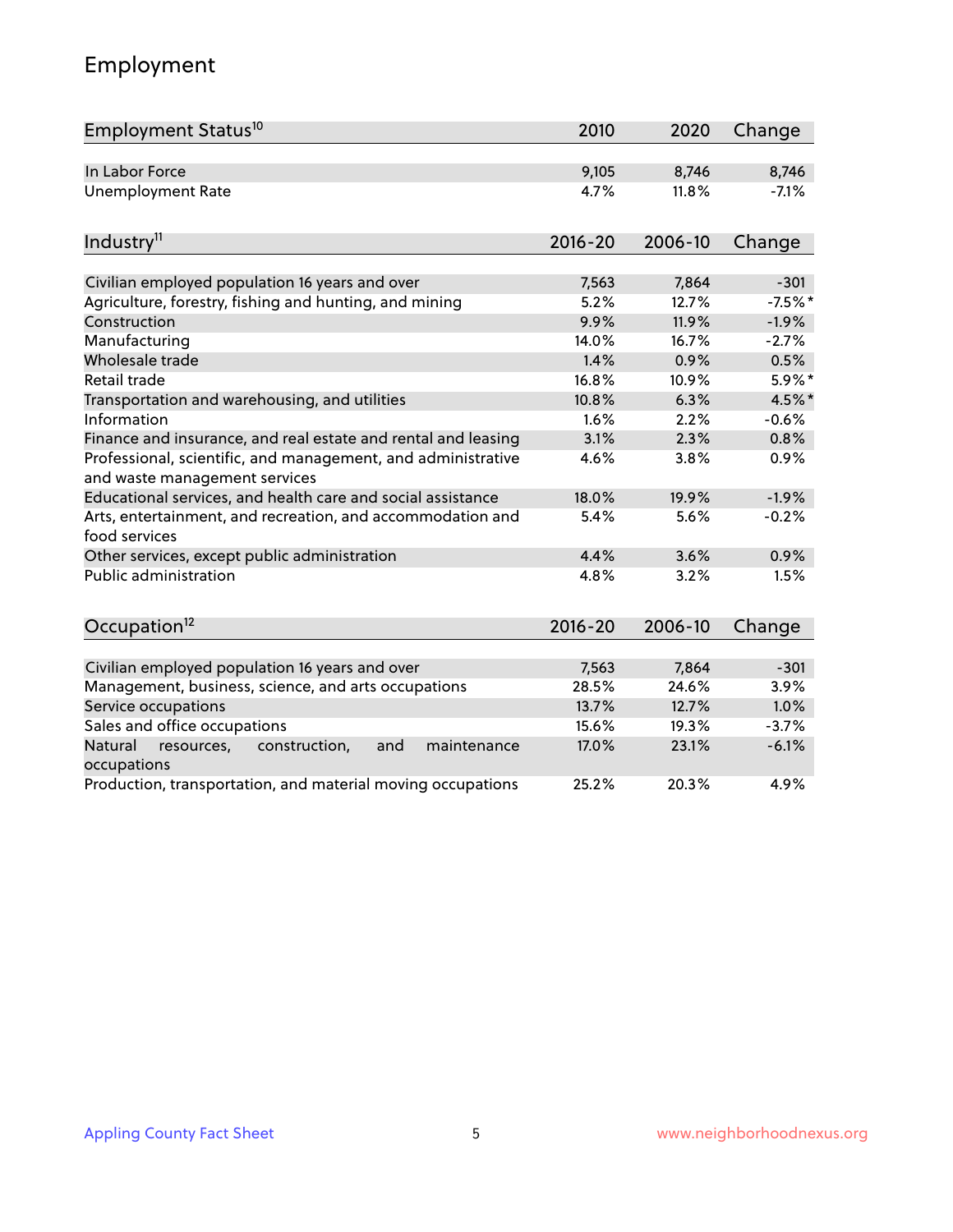## Employment, continued...

| Class of Worker <sup>13</sup>                          | $2016 - 20$ | 2006-10 | Change   |
|--------------------------------------------------------|-------------|---------|----------|
| Civilian employed population 16 years and over         | 7,563       | 7,864   | $-301$   |
| Private wage and salary workers                        | 78.1%       | 78.9%   | $-0.9%$  |
| Government workers                                     | 17.6%       | 14.0%   | 3.6%     |
| Self-employed in own not incorporated business workers | 4.3%        | 6.2%    | $-1.8%$  |
| <b>Unpaid family workers</b>                           | 0.0%        | 0.9%    | $-0.9%$  |
|                                                        |             |         |          |
| Job Flows <sup>14</sup>                                | 2019        | 2010    | Change   |
| Total Jobs in county                                   | 6,854       | 6,401   | 453      |
| Held by residents of county                            | 45.1%       | 50.1%   | $-5.1%$  |
| Held by non-residents of county                        | 54.9%       | 49.9%   | 5.1%     |
|                                                        |             |         |          |
| Jobs by Industry Sector <sup>15</sup>                  | 2019        | 2010    | Change   |
| Total Jobs in county                                   | 6,854       | 6,401   | 453      |
| Goods Producing sectors                                | 24.5%       | 16.5%   | 8.0%     |
| Trade, Transportation, and Utilities sectors           | 37.1%       | 38.0%   | $-0.9%$  |
| All Other Services sectors                             | 38.4%       | 45.5%   | $-7.1%$  |
|                                                        |             |         |          |
| Total Jobs in county held by county residents          | 3,090       | 3,210   | $-120$   |
| <b>Goods Producing sectors</b>                         | 28.9%       | 19.9%   | 8.9%     |
| Trade, Transportation, and Utilities sectors           | 25.1%       | 23.5%   | 1.6%     |
| All Other Services sectors                             | 46.1%       | 56.5%   | $-10.5%$ |
| Jobs by Earnings <sup>16</sup>                         | 2019        | 2010    | Change   |
|                                                        |             |         |          |
| Total Jobs in county                                   | 6,854       | 6,401   | 453      |
| Jobs with earnings \$1250/month or less                | 23.9%       | 28.5%   | $-4.7%$  |
| Jobs with earnings \$1251/month to \$3333/month        | 35.0%       | 38.4%   | $-3.4%$  |
| Jobs with earnings greater than \$3333/month           | 41.1%       | 33.0%   | 8.1%     |
| Total Jobs in county held by county residents          | 3,090       | 3,210   | $-120$   |
| Jobs with earnings \$1250/month or less                | 23.9%       | 30.2%   | $-6.3%$  |
| Jobs with earnings \$1251/month to \$3333/month        | 40.5%       | 43.1%   | $-2.6\%$ |
| Jobs with earnings greater than \$3333/month           | 35.6%       | 26.8%   | 8.9%     |
|                                                        |             |         |          |
| Jobs by Age of Worker <sup>17</sup>                    | 2019        | 2010    | Change   |
|                                                        |             |         |          |
| Total Jobs in county                                   | 6,854       | 6,401   | 453      |
| Jobs with workers age 29 or younger                    | 21.9%       | 21.5%   | 0.4%     |
| Jobs with workers age 30 to 54                         | 54.3%       | 58.9%   | $-4.6%$  |
| Jobs with workers age 55 or older                      | 23.8%       | 19.5%   | 4.3%     |
| Total Jobs in county held by county residents          | 3,090       | 3,210   | $-120$   |
| Jobs with workers age 29 or younger                    | 19.3%       | 19.1%   | 0.2%     |
| Jobs with workers age 30 to 54                         | 54.4%       | 60.0%   | $-5.6\%$ |
| Jobs with workers age 55 or older                      | 26.3%       | 20.9%   | 5.4%     |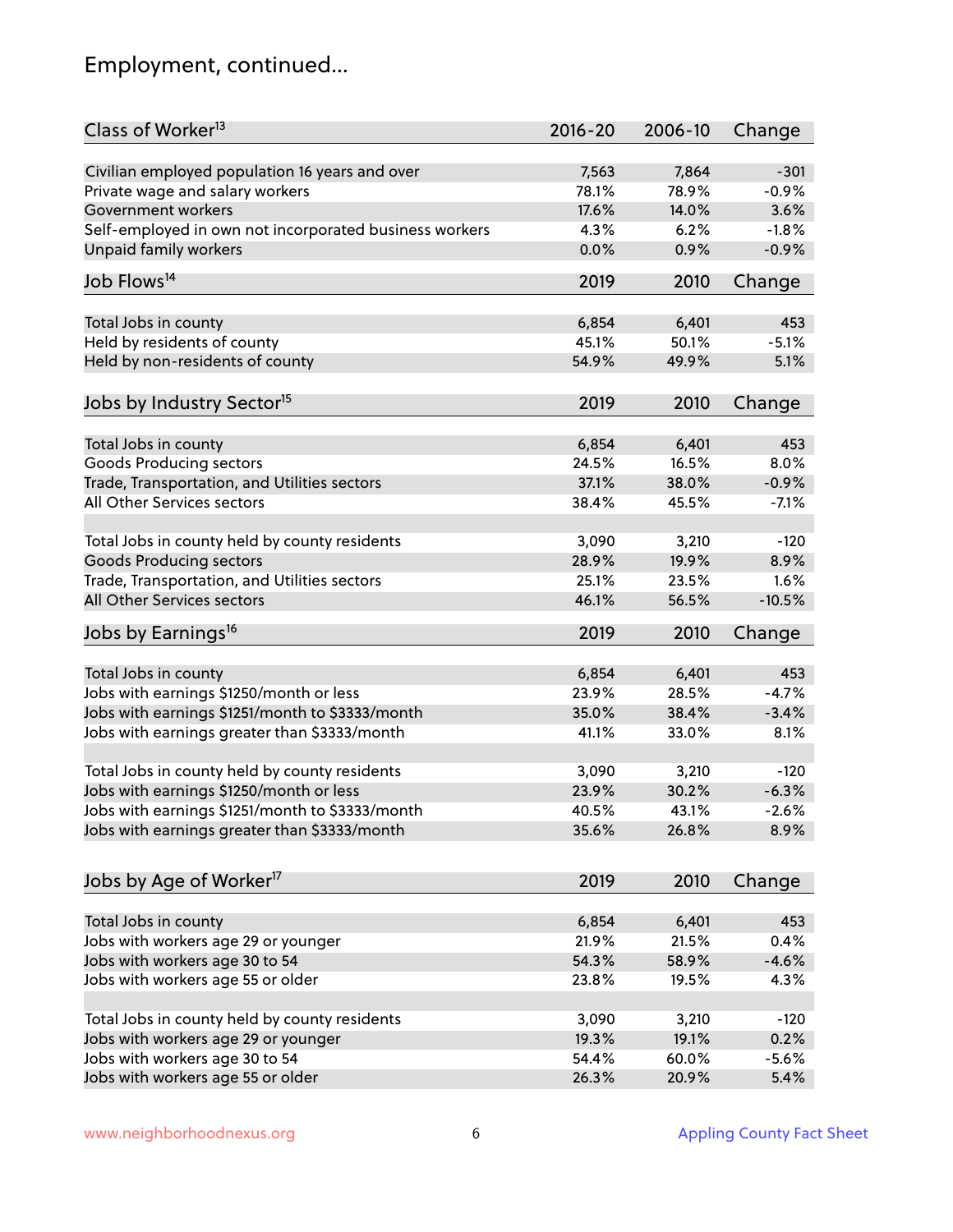#### Education

| Early Learning <sup>18</sup>                        |             |         | 2022       |
|-----------------------------------------------------|-------------|---------|------------|
| Licensed Capacity of Early Learning Centers         |             |         | 366        |
| Licenced capacity per 1,000 children ages 0-4       |             |         | 314.7      |
| School Enrollment <sup>19</sup>                     | 2022        | 2010    | Change     |
|                                                     |             |         |            |
| <b>Enrolled in Public School</b>                    | 3,483       | 3,537   | $-54$      |
| White                                               | 56.9%       | 62.9%   | $-6.0%$    |
| <b>Black or African-American</b>                    | 20.7%       | 23.1%   | $-2.4%$    |
| Asian                                               | 0.3%        | 0.0%    | 0.3%       |
| Native American                                     | 0.0%        | 0.0%    | 0.0%       |
| Pacific Islander                                    | 0.0%        | 0.0%    | 0.0%       |
| <b>Biracial or Multi-Racial</b>                     | 4.0%        | 1.9%    | 2.1%       |
| Hispanic or Latino                                  | 18.0%       | 11.2%   | 6.9%       |
| Georgia Milestones: 3rd Grade Reading <sup>20</sup> |             |         | 2019       |
|                                                     |             |         |            |
| Number of Students Tested                           |             |         | 260        |
| Proficient or Distinguished                         |             |         | 33.8%      |
| Georgia Milestones: 8th Grade Math <sup>21</sup>    |             |         | 2019       |
| <b>Number of Students Tested</b>                    |             |         | 262        |
| Proficient or Distinguished                         |             |         | 46.9%      |
| Graduation Rates <sup>22</sup>                      | 2021        | 2012    | Change     |
|                                                     |             |         |            |
| Cohort                                              | 247         | 227     | 20         |
| <b>High School Graduation Rate</b>                  | 87.4%       | 72.2%   | 15.2%      |
| Educational Attainment <sup>23</sup>                | $2016 - 20$ | 2006-10 | Change     |
|                                                     |             |         |            |
| Population 25 years and over                        | 12,338      | 12,192  | 146        |
| Less than 9th grade                                 | 7.5%        | 7.5%    | 0.0%       |
| 9th to 12th grade, no diploma                       | 15.3%       | 17.5%   | $-2.2%$    |
| High school graduate (includes equivalency)         | 37.5%       | 43.6%   | $-6.1\%$ * |
| Some college, no degree                             | 21.5%       | 17.1%   | $4.4\%$ *  |
| Associate's degree                                  | 8.8%        | 6.1%    | $2.7\%$ *  |
| Bachelor's degree                                   | 4.8%        | 5.1%    | $-0.3%$    |
| Graduate or professional degree                     | 4.7%        | 3.2%    | 1.6%       |
|                                                     |             |         |            |
| Percent high school graduate or higher              | 77.2%       | 75.1%   | 2.2%       |
| Percent bachelor's degree or higher                 | 9.5%        | 8.3%    | 1.2%       |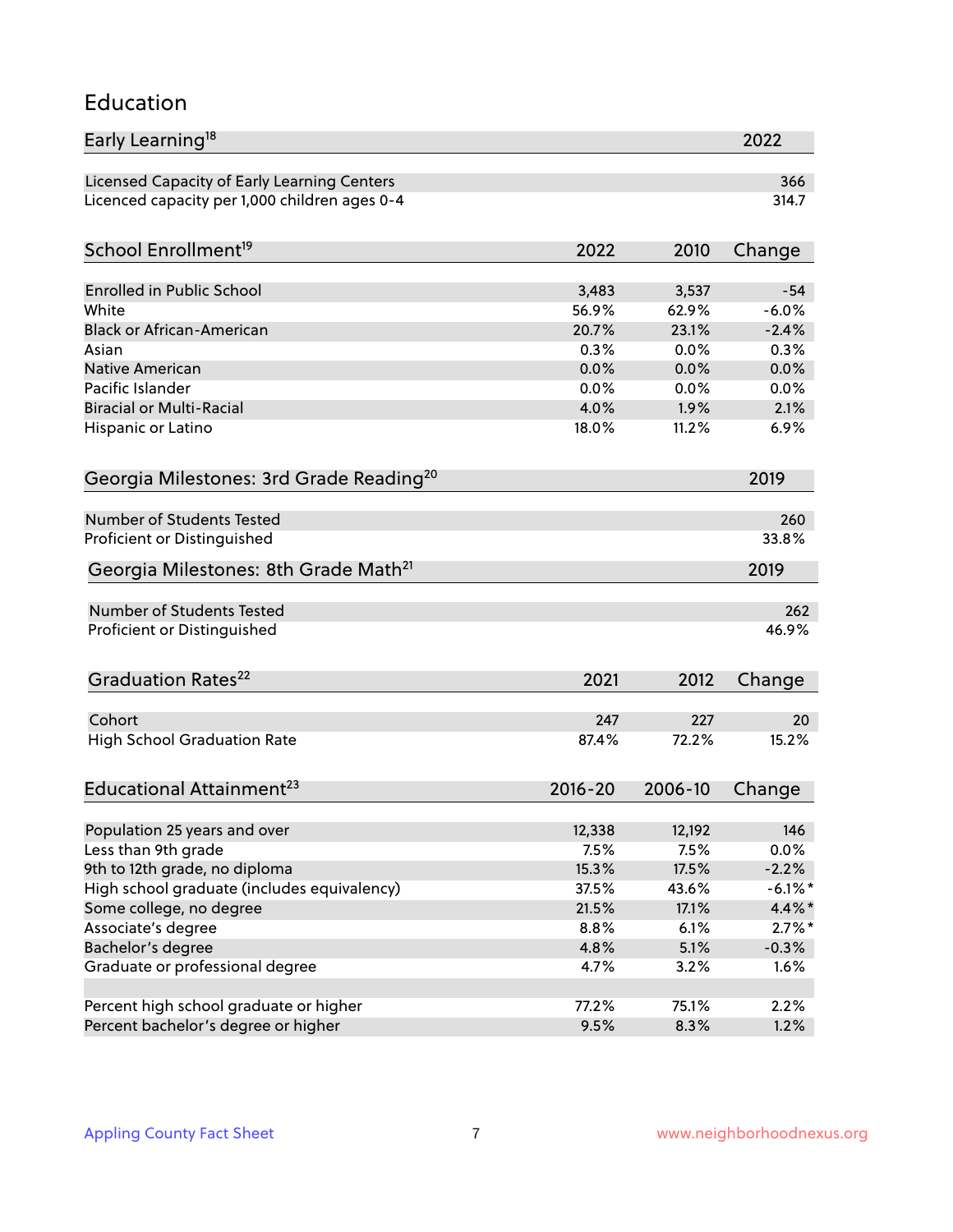#### Housing

| Households by Type <sup>24</sup>                     | 2016-20     | 2006-10 | Change     |
|------------------------------------------------------|-------------|---------|------------|
|                                                      |             |         |            |
| <b>Total households</b>                              | 6,650       | 7,145   | $-495*$    |
| Family households (families)                         | 73.2%       | 67.7%   | $5.5%$ *   |
| With own children under 18 years                     | 29.7%       | 31.0%   | $-1.2%$    |
| Married-couple family                                | 56.1%       | 52.9%   | 3.2%       |
| With own children of the householder under 18 years  | 19.4%       | 23.0%   | $-3.6%$    |
| Male householder, no wife present, family            | 2.9%        | 4.3%    | $-1.4%$    |
| With own children of the householder under 18 years  | 1.8%        | 1.5%    | 0.3%       |
| Female householder, no husband present, family       | 14.2%       | 10.5%   | $3.7\%$ *  |
| With own children of the householder under 18 years  | 8.5%        | 6.5%    | 2.1%       |
| Nonfamily households                                 | 26.8%       | 32.3%   | $-5.5%$    |
| Householder living alone                             | 25.3%       | 29.0%   | $-3.7%$    |
| 65 years and over                                    | 11.8%       | 11.8%   | $-0.0%$    |
| Households with one or more people under 18 years    | 32.4%       | 35.3%   | $-2.9%$    |
| Households with one or more people 65 years and over | 31.9%       | 26.2%   | $5.7\%$ *  |
|                                                      |             |         |            |
| Average household size                               | 2.69        | 2.51    | $0.19*$    |
| Average family size                                  | 3.17        | 3.11    | 0.05       |
| Housing Occupancy <sup>25</sup>                      | 2016-20     | 2006-10 | Change     |
|                                                      |             |         |            |
| Total housing units                                  | 8,597       | 8,438   | 159*       |
| Occupied housing units                               | 77.4%       | 84.7%   | $-7.3\%$ * |
| Vacant housing units                                 | 22.6%       | 15.3%   | $7.3\%$ *  |
|                                                      |             |         |            |
| Homeowner vacancy rate                               | 0.5         | 0.0     | 0.5        |
| Rental vacancy rate                                  | 3.8         | 0.0     | 3.8        |
|                                                      |             |         |            |
| Units in Structure <sup>26</sup>                     | $2016 - 20$ | 2006-10 | Change     |
| Total housing units                                  | 8,597       | 8,438   | $159*$     |
| 1-unit, detached                                     | 58.8%       | 59.2%   | $-0.4%$    |
| 1-unit, attached                                     | 0.5%        | 0.4%    | 0.1%       |
|                                                      | 3.0%        | 2.8%    | 0.2%       |
| 2 units<br>3 or 4 units                              | 0.9%        | 1.4%    | $-0.5%$    |
| 5 to 9 units                                         |             |         |            |
|                                                      | 0.9%        | 0.8%    | 0.1%       |
| 10 to 19 units                                       | 0.0%        | 0.4%    | $-0.4%$    |
| 20 or more units                                     | 1.1%        | 0.1%    | 1.0%       |
| Mobile home                                          | 34.6%       | 35.0%   | $-0.4%$    |
| Boat, RV, van, etc.                                  | 0.3%        | 0.0%    | 0.3%       |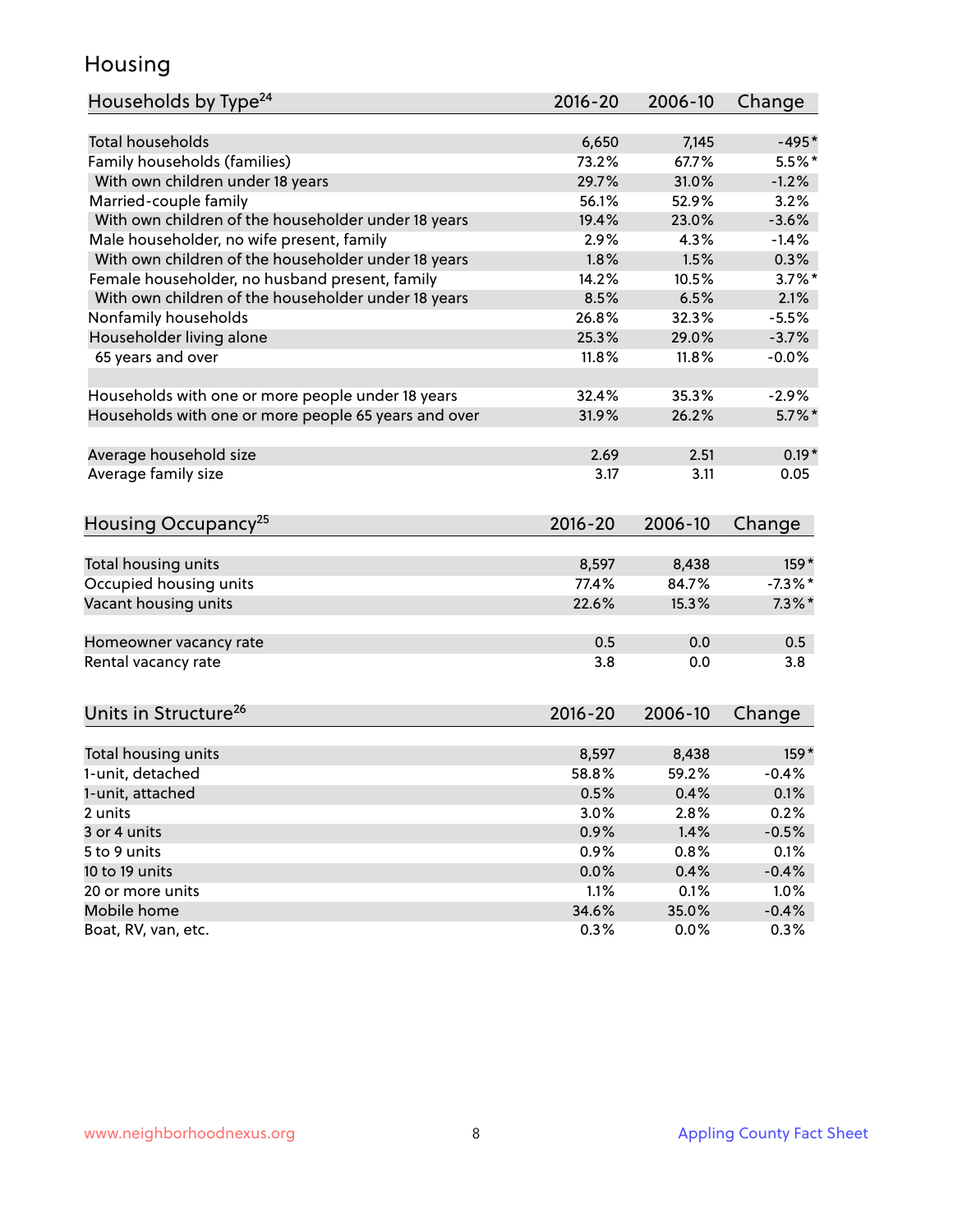## Housing, Continued...

| Year Structure Built <sup>27</sup>             | 2016-20     | 2006-10 | Change     |
|------------------------------------------------|-------------|---------|------------|
| Total housing units                            | 8,597       | 8,438   | $159*$     |
| Built 2014 or later                            | 2.2%        | (X)     | (X)        |
| Built 2010 to 2013                             | 2.8%        | (X)     | (X)        |
| Built 2000 to 2009                             | 10.4%       | 11.9%   | $-1.5%$    |
| Built 1990 to 1999                             | 23.9%       | 25.0%   | $-1.1%$    |
| Built 1980 to 1989                             | 15.2%       | 18.8%   | $-3.7%$    |
| Built 1970 to 1979                             | 15.1%       | 15.8%   | $-0.7%$    |
| Built 1960 to 1969                             | 13.3%       | 8.4%    | $5.0\%$ *  |
| Built 1950 to 1959                             | 5.9%        | 7.0%    | $-1.1%$    |
| Built 1940 to 1949                             | 7.3%        | 3.1%    | $4.2\%$ *  |
| Built 1939 or earlier                          | 4.0%        | 10.1%   | $-6.2\%$ * |
| Housing Tenure <sup>28</sup>                   | $2016 - 20$ | 2006-10 | Change     |
| Occupied housing units                         | 6,650       | 7,145   | $-495*$    |
| Owner-occupied                                 | 74.8%       | 72.6%   | 2.2%       |
| Renter-occupied                                | 25.2%       | 27.4%   | $-2.2%$    |
| Average household size of owner-occupied unit  | 2.76        | 2.49    | $0.28*$    |
| Average household size of renter-occupied unit | 2.49        | 2.55    | $-0.06$    |
| Residence 1 Year Ago <sup>29</sup>             | 2016-20     | 2006-10 | Change     |
| Population 1 year and over                     | 18,111      | 17,778  | 333*       |
| Same house                                     | 93.0%       | 91.2%   | 1.8%       |
| Different house in the U.S.                    | 7.0%        | 8.7%    | $-1.7%$    |
| Same county                                    | 5.4%        | 5.7%    | $-0.3%$    |
| Different county                               | 1.6%        | 3.0%    | $-1.4%$    |
| Same state                                     | 1.3%        | 2.3%    | $-1.0%$    |
| Different state                                | 0.3%        | 0.7%    | $-0.4%$    |
| Abroad                                         | 0.0%        | 0.1%    | $-0.1%$    |
| Value of Housing Unit <sup>30</sup>            | $2016 - 20$ | 2006-10 | Change     |
| Owner-occupied units                           | 4,976       | 5,186   | $-210$     |
| Less than \$50,000                             | 35.0%       | 36.1%   | $-1.1%$    |
| \$50,000 to \$99,999                           | 20.3%       | 26.0%   | $-5.7%$    |
| \$100,000 to \$149,999                         | 18.5%       | 16.3%   | 2.2%       |
| \$150,000 to \$199,999                         | 13.7%       | 11.6%   | 2.1%       |
| \$200,000 to \$299,999                         | 7.0%        | 7.3%    | $-0.3%$    |
| \$300,000 to \$499,999                         | 4.0%        | 1.8%    | $2.2\%$ *  |
| \$500,000 to \$999,999                         | 0.6%        | 0.5%    | 0.2%       |
| \$1,000,000 or more                            | 1.0%        | 0.6%    | 0.4%       |
| Median (dollars)                               | 87,100      | 83,600  | 3,500      |
| Mortgage Status <sup>31</sup>                  | $2016 - 20$ | 2006-10 | Change     |
| Owner-occupied units                           | 4,976       | 5,186   | $-210$     |
| Housing units with a mortgage                  | 45.1%       | 44.8%   | 0.3%       |
| Housing units without a mortgage               | 54.9%       | 55.2%   | $-0.3%$    |
|                                                |             |         |            |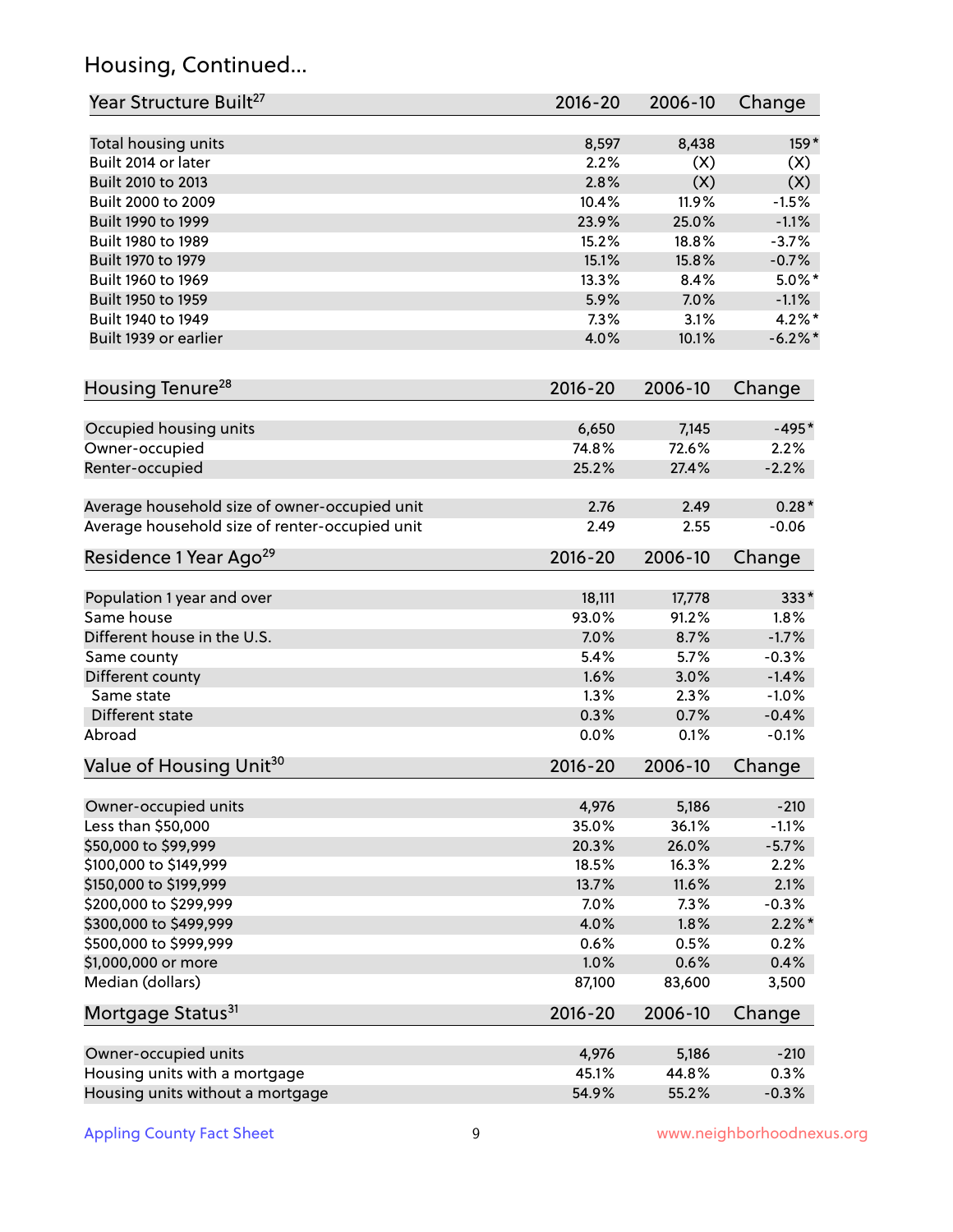## Housing, Continued...

| Selected Monthly Owner Costs <sup>32</sup>                                            | 2016-20     | 2006-10 | Change     |
|---------------------------------------------------------------------------------------|-------------|---------|------------|
| Housing units with a mortgage                                                         | 2,246       | 2,325   | $-79$      |
| Less than \$300                                                                       | 0.5%        | 0.0%    | 0.5%       |
| \$300 to \$499                                                                        | 3.8%        | 11.7%   | $-8.0\%$ * |
| \$500 to \$999                                                                        | 51.0%       | 57.5%   | $-6.4%$    |
| \$1,000 to \$1,499                                                                    | 29.7%       | 15.4%   | 14.3%*     |
| \$1,500 to \$1,999                                                                    | 11.0%       | 10.5%   | 0.5%       |
| \$2,000 to \$2,999                                                                    | 2.4%        | 4.9%    | $-2.5%$    |
| \$3,000 or more                                                                       | 1.5%        | 0.0%    | 1.5%       |
| Median (dollars)                                                                      | 935         | 832     | $103*$     |
|                                                                                       |             |         |            |
| Housing units without a mortgage                                                      | 2,730       | 2,861   | $-131$     |
| Less than \$150                                                                       | 4.7%        | 8.3%    | $-3.6%$    |
| \$150 to \$249                                                                        | 23.8%       | 21.4%   | 2.5%       |
| \$250 to \$349                                                                        | 28.8%       | 32.5%   | $-3.7%$    |
| \$350 to \$499                                                                        | 22.5%       | 22.6%   | $-0.1%$    |
| \$500 to \$699                                                                        | 15.4%       | 12.2%   | 3.2%       |
| \$700 or more                                                                         | 4.7%        | 3.0%    | 1.7%       |
| Median (dollars)                                                                      | 325         | 307     | 18         |
| Selected Monthly Owner Costs as a Percentage of<br>Household Income <sup>33</sup>     | $2016 - 20$ | 2006-10 | Change     |
| Housing units with a mortgage (excluding units where<br>SMOCAPI cannot be computed)   | 2,246       | 2,321   | $-75$      |
| Less than 20.0 percent                                                                | 53.2%       | 38.2%   | 15.0%*     |
| 20.0 to 24.9 percent                                                                  | 10.9%       | 18.3%   | $-7.4%$    |
| 25.0 to 29.9 percent                                                                  | 8.6%        | 7.1%    | 1.5%       |
| 30.0 to 34.9 percent                                                                  | 10.3%       | 11.8%   | $-1.6%$    |
| 35.0 percent or more                                                                  | 17.0%       | 24.6%   | $-7.6%$    |
| Not computed                                                                          | $\pmb{0}$   | 4       | $-4$       |
|                                                                                       |             |         |            |
| Housing unit without a mortgage (excluding units where<br>SMOCAPI cannot be computed) | 2,642       | 2,769   | $-127$     |
| Less than 10.0 percent                                                                | 45.1%       | 46.9%   | $-1.8%$    |
| 10.0 to 14.9 percent                                                                  | 19.6%       | 13.9%   | $5.7\%$ *  |
| 15.0 to 19.9 percent                                                                  | 12.7%       | 14.5%   | $-1.8%$    |
| 20.0 to 24.9 percent                                                                  | 3.6%        | 9.8%    | $-6.1\%$ * |
| 25.0 to 29.9 percent                                                                  | 5.0%        | 4.8%    | 0.3%       |
| 30.0 to 34.9 percent                                                                  | 2.6%        | 0.8%    | $1.8\%$ *  |
| 35.0 percent or more                                                                  | 11.4%       | 9.4%    | 2.0%       |
| Not computed                                                                          | 88          | 92      | $-4$       |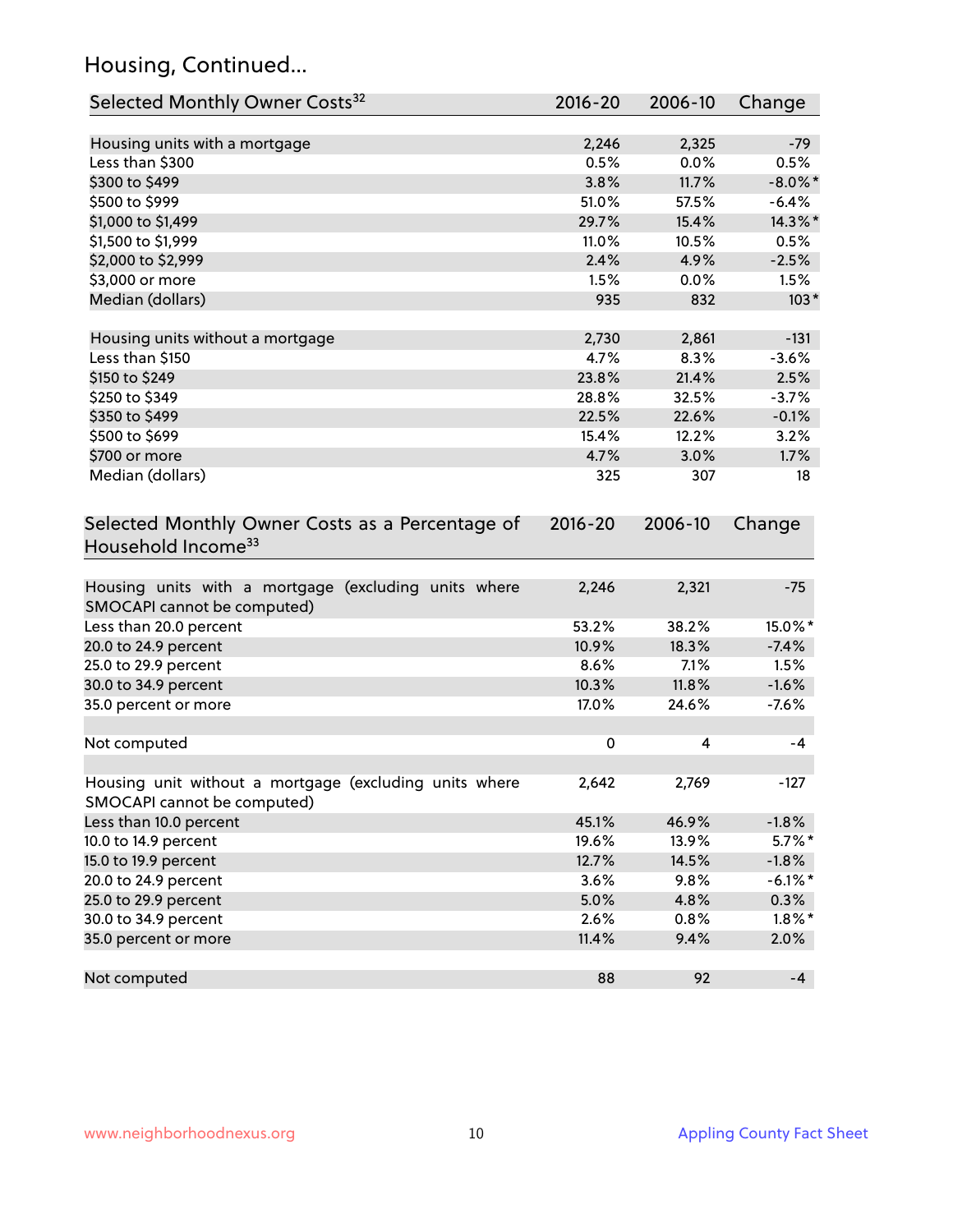#### Housing, Continued...

| Gross Rent <sup>34</sup>                                                       | $2016 - 20$ | 2006-10 | Change         |
|--------------------------------------------------------------------------------|-------------|---------|----------------|
|                                                                                |             |         |                |
| Occupied units paying rent                                                     | 1,250       | 1,539   | $-289$         |
| Less than \$200                                                                | 1.4%        | 0.4%    | $1.0\%$        |
| \$200 to \$499                                                                 | 38.6%       | 60.0%   | $-21.3\%$ *    |
| \$500 to \$749                                                                 | 38.6%       | 31.6%   | $7.0\%$        |
| \$750 to \$999                                                                 | 14.3%       | 8.1%    | 6.3%           |
| \$1,000 to \$1,499                                                             | 7.1%        | $0.0\%$ | 7.1%           |
| \$1,500 to \$1,999                                                             | 0.0%        | 0.0%    | $0.0\%$        |
| \$2,000 or more                                                                | 0.0%        | $0.0\%$ | 0.0%           |
| Median (dollars)                                                               | 571         | 474     | $97*$          |
| No rent paid                                                                   | 424         | 420     | $\overline{4}$ |
| Gross Rent as a Percentage of Household Income <sup>35</sup>                   | $2016 - 20$ | 2006-10 | Change         |
| Occupied units paying rent (excluding units where GRAPI<br>cannot be computed) | 1,250       | 1,501   | $-251$         |
| Less than 15.0 percent                                                         | 19.4%       | 30.8%   | $-11.3%$       |
| 15.0 to 19.9 percent                                                           | 13.6%       | 19.9%   | $-6.3%$        |
| 20.0 to 24.9 percent                                                           | 9.6%        | 9.3%    | 0.3%           |
| 25.0 to 29.9 percent                                                           | 13.0%       | 0.5%    | 12.6%*         |
| 30.0 to 34.9 percent                                                           | 0.7%        | 14.9%   | $-14.2\%$ *    |

and the 34.9 percent of the contract of the contract of the contract of the 30.0 to 34.9 percent of the contra<br>
35.0 percent or more than 18.9%  $\cdot$  18.9%  $\cdot$  18.9%  $\cdot$  18.9%  $\cdot$ 

Not computed and the computed the computed computed and the computed computed and the computed computed and the computed and the computed and the computed and the computed and the computed and the computed and the computed

35.0 percent or more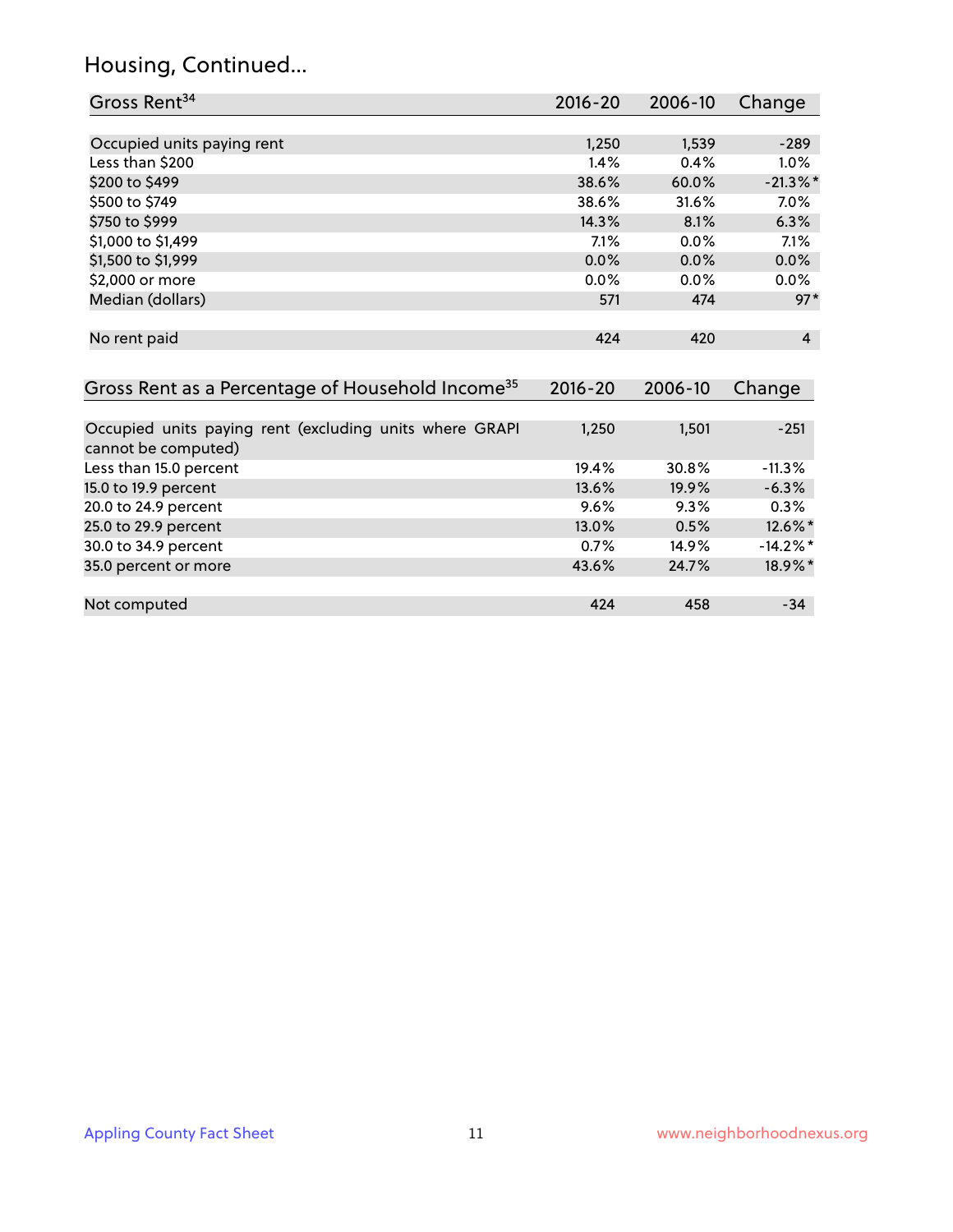## Community Involvement

| Voter Registration and Turnout <sup>36</sup> | 2020   |
|----------------------------------------------|--------|
|                                              |        |
| Active registered voters                     | 11.409 |
| Number voted in Presidential election        | 8.358  |
| Percent voted in Presidential election       | 73.3%  |

#### Transportation

| Commuting to Work <sup>37</sup>           | $2016 - 20$ | 2006-10 | Change  |
|-------------------------------------------|-------------|---------|---------|
|                                           |             |         |         |
| Workers 16 years and over                 | 7,397       | 7,654   | $-257$  |
| Car, truck, or van - drove alone          | 83.4%       | 78.4%   | 5.0%    |
| Car, truck, or van - carpooled            | 12.1%       | 12.4%   | $-0.4%$ |
| Public transportation (excluding taxicab) | 0.3%        | 0.2%    | 0.1%    |
| Walked                                    | $1.0\%$     | 0.5%    | 0.4%    |
| Other means                               | $2.3\%$     | 6.9%    | $-4.7%$ |
| Worked at home                            | $1.0\%$     | $1.6\%$ | $-0.5%$ |
|                                           |             |         |         |
| Mean travel time to work (minutes)        | 24.2        | 23.4    | 0.8     |
|                                           |             |         |         |
| Vehicles Available <sup>38</sup>          | $2016 - 20$ | 2006-10 | Change  |
|                                           |             |         |         |
| Occupied housing units                    | 6,650       | 7,145   | $-495*$ |
| No vehicles available                     | 8.2%        | $7.7\%$ | 0.4%    |
| 1 vehicle available                       | 31.1%       | 31.6%   | $-0.5%$ |
| 2 vehicles available                      | 36.9%       | 39.9%   | $-3.0%$ |
| 3 or more vehicles available              | 23.8%       | 20.7%   | 3.1%    |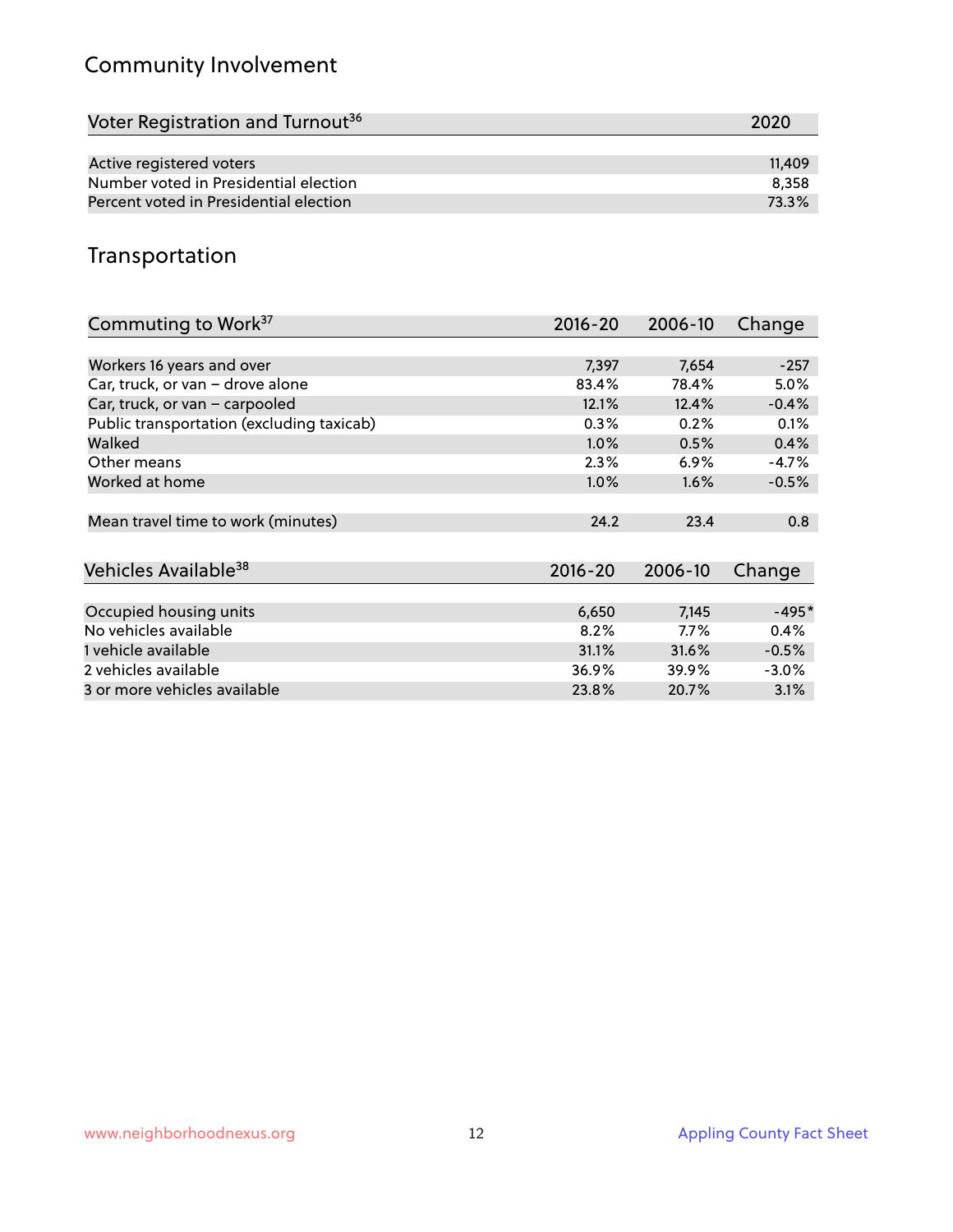#### Health

#### Health Insurance coverage<sup>39</sup> 2016-20 2016-20

| U | ľ | ℩ |
|---|---|---|
|   |   |   |
|   |   |   |

| Civilian Noninstitutionalized Population                | 17,984 |
|---------------------------------------------------------|--------|
| With health insurance coverage                          | 87.7%  |
| With private health insurance coverage                  | 54.6%  |
| With public health coverage                             | 43.8%  |
| No health insurance coverage                            | 12.3%  |
| Civilian Noninstitutionalized Population Under 19 years | 4,988  |
| No health insurance coverage                            | 3.6%   |
| Civilian Noninstitutionalized Population 19 to 64 years | 9,947  |
| In labor force:                                         | 6,918  |
| Employed:                                               | 6,660  |
| With health insurance coverage                          | 81.3%  |
| With private health insurance coverage                  | 23.6%  |
| With public coverage                                    | 10.2%  |
| No health insurance coverage                            | 18.7%  |
| Unemployed:                                             | 258    |
| With health insurance coverage                          | 39.1%  |
| With private health insurance coverage                  | 23.6%  |
| With public coverage                                    | 15.5%  |
| No health insurance coverage                            | 60.9%  |
| Not in labor force:                                     | 3,029  |
| With health insurance coverage                          | 78.8%  |
| With private health insurance coverage                  | 38.6%  |
| With public coverage                                    | 45.8%  |
| No health insurance coverage                            | 21.2%  |

# **Health Factors Most Recent** And The Control of the Control of The Control of The Control of The Control of The Control of The Control of The Control of The Control of The Control of The Control of The Control of The Contr

| Premature Death (YPLL before age 75 per 100,000 population, age-adjusted) <sup>40</sup> | 11,113.7 |
|-----------------------------------------------------------------------------------------|----------|
| Average number of Physically Unhealthy Days <sup>41</sup>                               | 5.5      |
| Average number of Mentally Unhealthy Days <sup>42</sup>                                 | 5.9      |
| Low Birthweight Births <sup>43</sup>                                                    | 9.7%     |
| Diabetes Prevalence <sup>44</sup>                                                       | 13.7%    |
| HIV Prevalence (per 100,000 population) <sup>45</sup>                                   | 224.9    |
| Rate, Deduplicated ER Visits for Asthma, Ages 0-17 <sup>46</sup>                        | 510.7    |